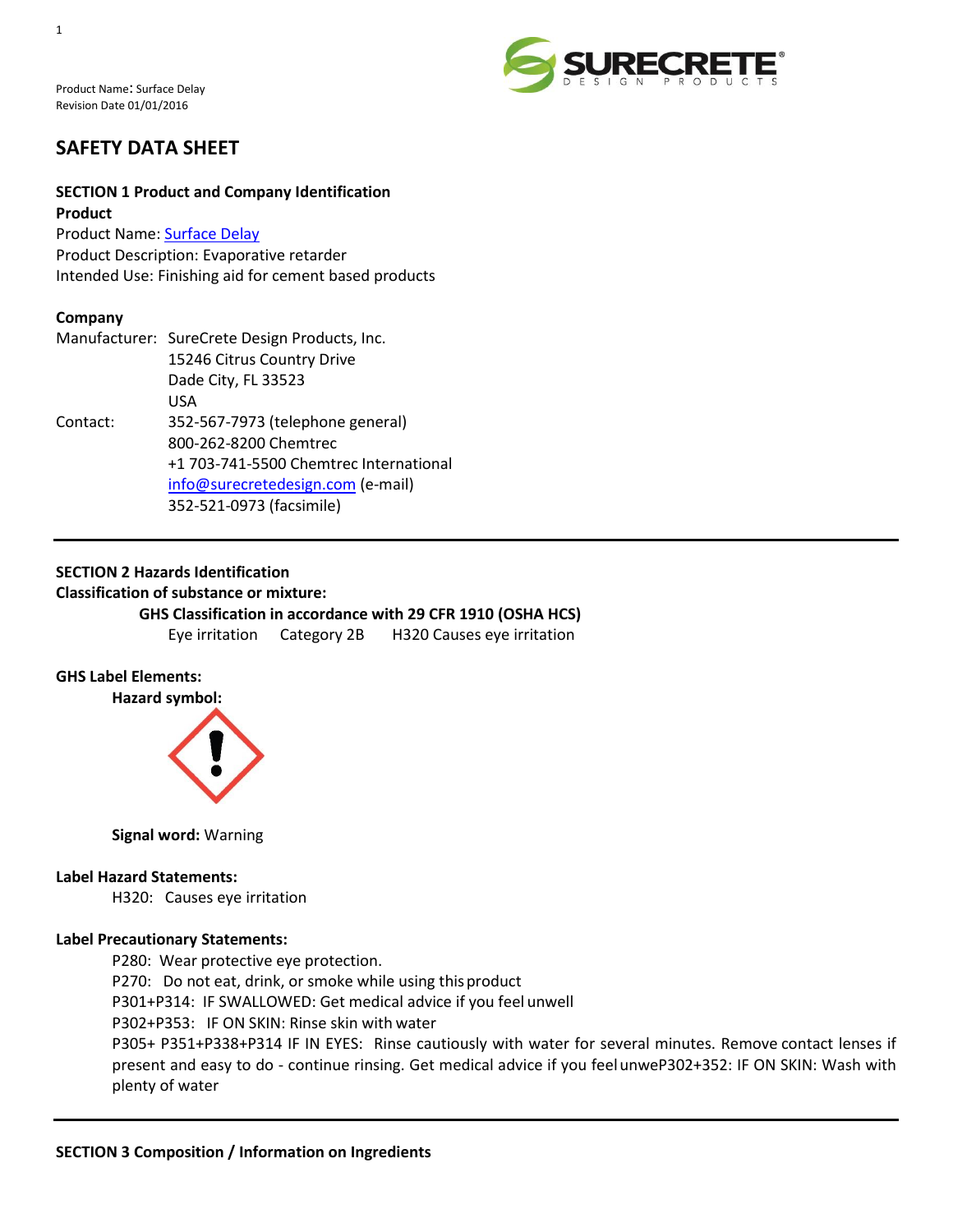

#### This material is regulated as a mixture

| Ingredient             | CAS#       | EC#       | % (by weight) |
|------------------------|------------|-----------|---------------|
| Dihydrogen Oxide       | 7732-18-5  | <b>ND</b> | < 100%        |
| Hydroxystearic Acid    | 106-14-9   | <b>ND</b> | $<$ 5%        |
| <b>Fatty Alcohol</b>   | 67762-30-5 | <b>ND</b> | $<$ 5%        |
| <b>Fatty Alcohol</b>   | 67762-27-0 | <b>ND</b> | < 5%          |
| <b>Fatty Alcohol</b>   | 143-28-2   | <b>ND</b> | $<$ 5%        |
| Tetrahydro-1,4-oxazine | 110-91-8   | <b>ND</b> | $< 1\%$       |

The exact percentage (concentration) of composition has been withheld as a trade secret.

# **SECTION 4 First Aid Measures**

**Eye Contact:** Flush with a gentle but large stream of clean water for 15 minutes, lifting the lower and upper eyelids occasionally. Remove contact lenses if present and easy to do – continue rinsing. If irritation develops, get medical attention.

**Skin Contact:** Clean area with soap and water. If irritation develops, get medicalattention.

**Inhalation (mist):** Move to fresh air and keep comfortable for breathing. Seek medical attention if you feel unwell.

**Ingestion:** Do not induce vomiting. Get medical advice if you feelunwell.

#### **SECTION 5 Fire Fighting Measures**

**Suitable Extinguishing Media:** CO<sub>2</sub>, Dry chemical, foam, water fog.

**Special Hazards:** Not flammable.

**Unusual Fire and Explosion Hazard**: No data available.

**Advice for firefighters:** Firefighters wear NIOSH approved self-contained breathing apparatus. Cool containers exposed to fire with water.

# **SECTION 6 Accidental Release Measures**

**Steps to Take if Material is Released or Spilled:** No health affects expected from the clean-up of the material. Follow the protection information found in Section 8 of this SDS. Absorb spillage in suitable inert material. Sweep or scrape up and containerize. Rinse affected area thoroughly with water.

#### **SECTION 7 Handling and Storage**

**Handling:** Always use good industrial hygiene practices and safetyguidelines.

**Storage:** Store material in its original container in areas that will be safe from freezing or high temperatures (100⁰ F / 38<sup>o</sup>C). Keep containers tightly closed when not inuse.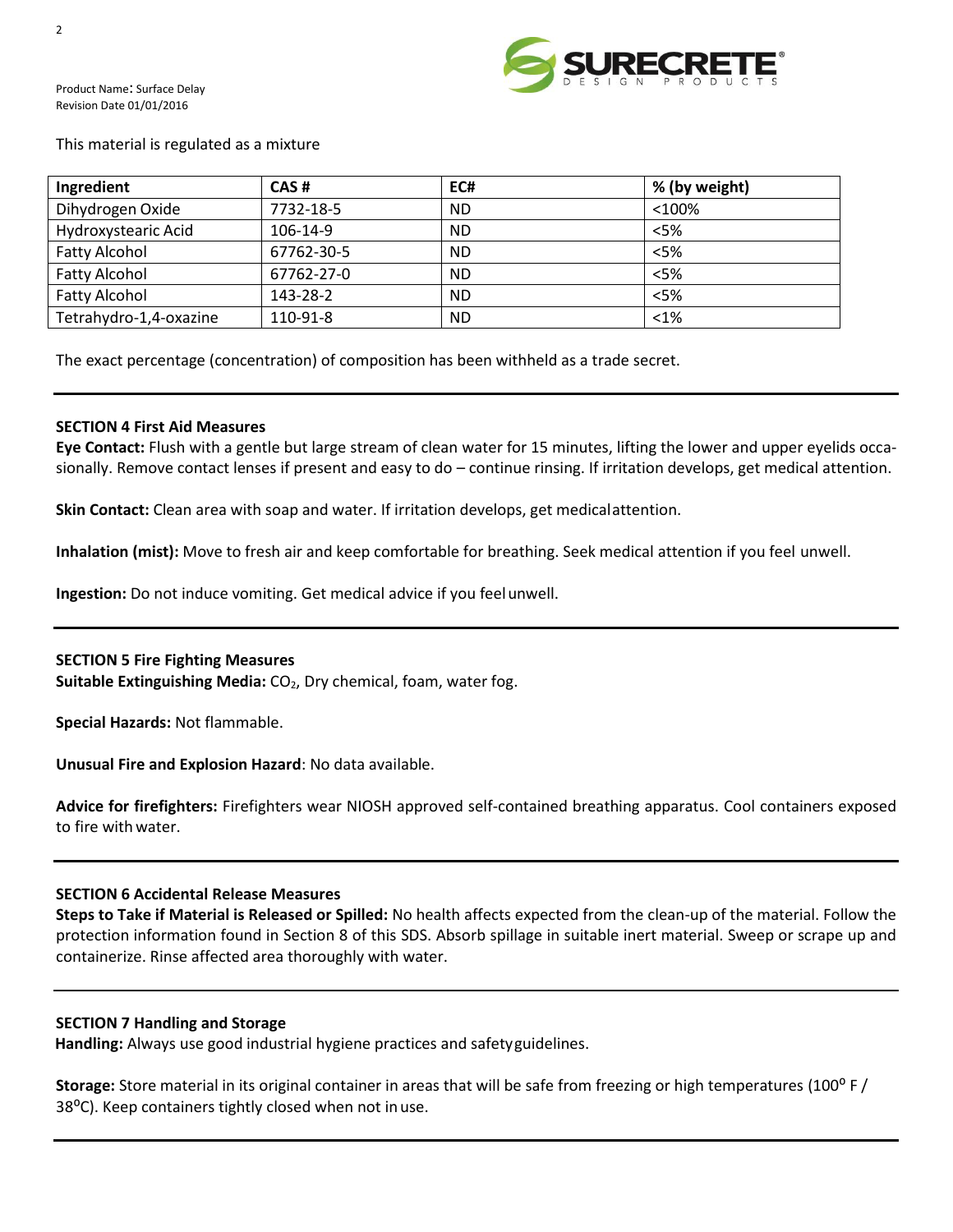

**Waste Disposal Method:** Material is not considered a RCRA Hazardous Waste. Dispose of material in accordance with federal, state, and local guidelines.

**Special Precautions:** Avoid freezing. Store in a cool, dry place with adequate ventilation.

**SECTION 8 Exposure Control / Personal Protection Exposure limit values:** Not established.

#### **Personal Protective Equipment**

*Eye protection*: Wear chemical safety glasses.

*Hand protection*: Wear impervious chemical gloves.

*Respiratory protection*: Use NIOSH-approved respirator when the chance of mist inhalation ispresent.

*Other Protective Clothing or Equipment:* As needed to prevent repeated/prolongedcontact.

**Work/Hygienic Practices:** Use only in adequately-ventilated area unless recommended respiratory protection is used. Wash thoroughly with soap and water after handling and before eating, smoking, or using washroom. If clothes become contaminated, change to clean clothing and wash contaminated clothes beforere-use.

# **SECTION 9 Physical and Chemical Properties**

#### **General**

Physical state: Liquid Color: Greenish, milky, viscous Odor: Mild fatty acid Odor Threshold: No data available

#### **Safety Data**

pH in water: 9.0 Melting point: No data available Boiling point: 212°F (100°C) Flash point:  $>212$ <sup>o</sup>F (100<sup>o</sup>C) Freeze Point: 32ᵒF (0ᵒC) Evaporation rate: No data available Flammability (solid, gas): Non-flammable liquid Flammability limits:

> Upper: No data available Lower: No data available

Auto-ignition temperature: No data available Decomposition temperature: No data available Vapor pressure (mm Hg.): No data available Density:

Relative density: 1.00 g/cc Vapor density: No data available Evaporation rate: No data available Solubility in / Miscibility with Water: Miscible with water Partition coefficient (n-octanol/water): No data available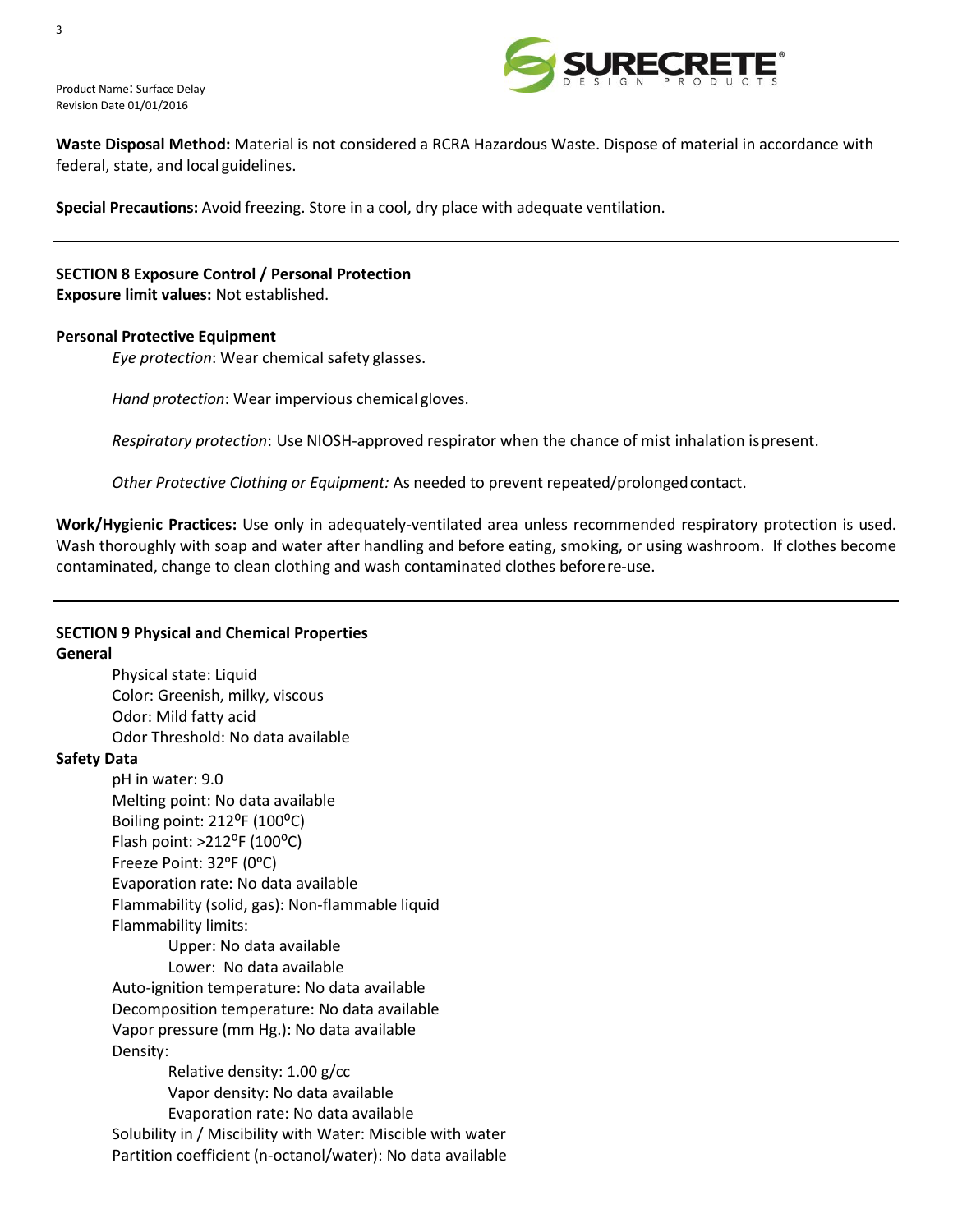

Viscosity: No data available

#### **SECTION 10 Stability and Reactivity**

**Reactivity:** Stable.

**Chemical stability:** Stable under normal conditions.

**Hazardous decomposition products:** Produces normal products of combustion.

**Hazardous Polymerization:** Will not occur.

**Conditions to avoid:** None known.

# **SECTION 11 Toxicological Information Acute Toxicity Lethal Doses (ATE):**

LC50 (inhalation) No data available LD50 (oral) No data available LD50 (skin) No data available.

#### **Health Hazards:**

**Acute:** May cause eye irritation. Inhalation of vapor/mist may irritate nose and throat. Ingestion of large quantities may cause nausea **Chronic:** Prolonged and repeated exposures may cause skin irritation. Repeated ingestion or swallowing large amounts may cause internal injury.

**Skin Contact:** Prolonged or repeated contact may cause mildirritation.

**Eye Contact:** Direct contact may cause mild eye irritation.

**Inhalation (mist):** May cause mild irritation.

**Ingestion:** May cause nausea, abdominal discomfort.

**Carcinogen:** No.

**Aggravation of Pre-existing Conditions:** Persons with pre-existing skin, eye, or lung disorders may be more susceptible to the effects of the substance.

#### **SECTION 12 Ecological Information**

**Aquatic toxicity:** No data available.

**Persistence and degradability:** Expected to degrade readily and rapidly in the presence of oxygen.

**Bio accumulative potential:** This material is not expected tobio accumulate.

**Mobility in soil:** No data available.